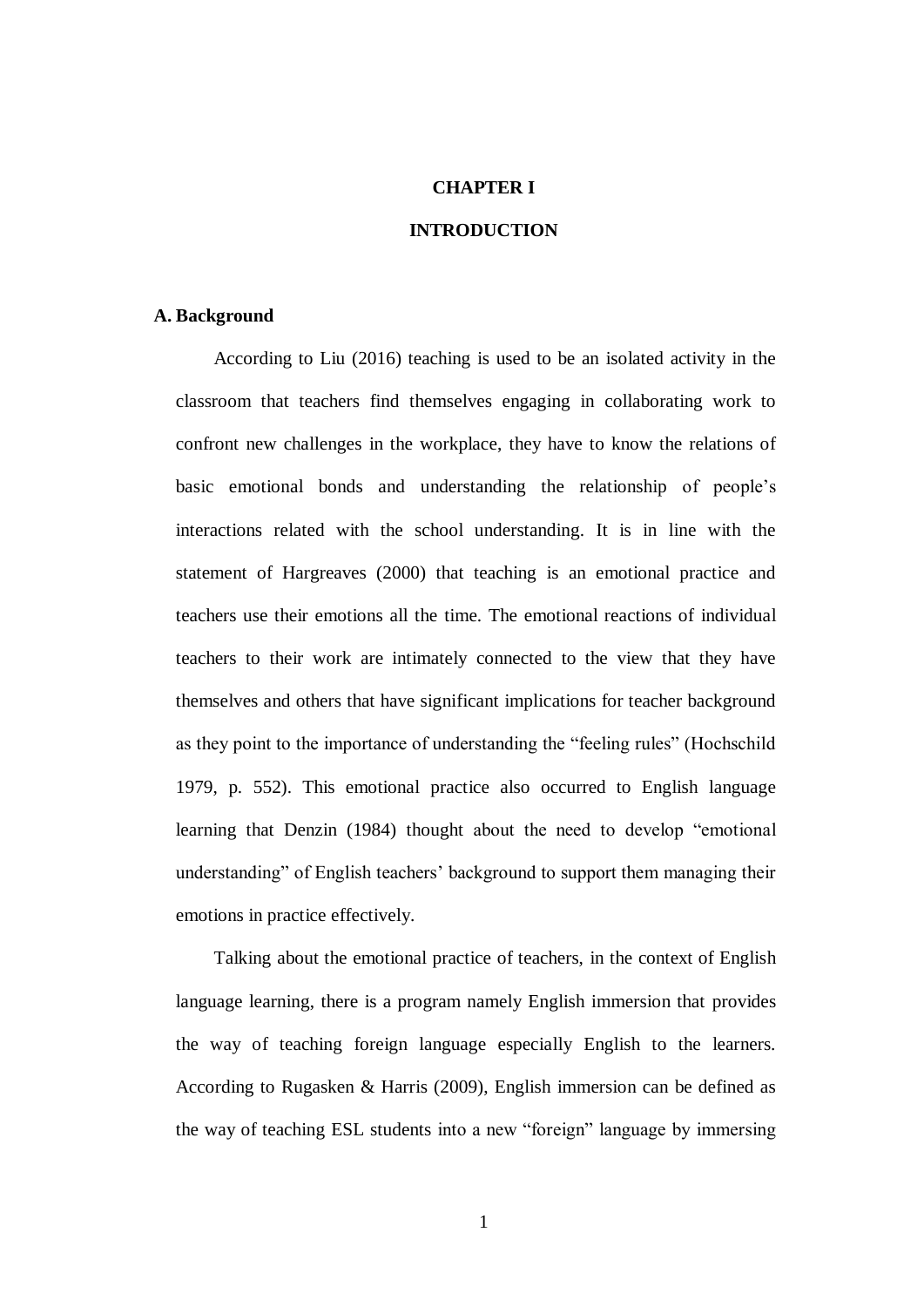them and they will learn the context as same as their L1. In the past years, English immersion programmes were already conducted in the context ESL and EFL. First ESL programme was conducted in Canada in the 1950's called the "French Immersion System" and it was introduced in China by Xi'an in 1996 (Qiang and Siegel, 2014). In the EFL context already conducted recently such as in Korea English immersion camp (Ahn, 2015), English Dual language in Korea (Lee and Jeong, 2013), English zone programme of higher education in Indonesia (Supriyono, et al., 2020). Additionally, English immersion courses have been offered in private language institutes such as English immersion camp as a short-term program and school-wide immersion programs (Jeon, 2012).

During the programme, it can be formal and informal learning which English is mostly used in all interactions either for student and tutor or student and student. English also used for instruction in a variety of topics or techniques for the learners, such as drama, storytelling, and happy singing activity in the program. With those activities, it should be impossible that the teacher does not have an emotional relationship to the students because English immersion is similar to teaching a new born kid to become English native speakers within a period of time.

However, from the previous studies less attention has been given to research focused on the point of view of the tutor. Therefore, this recent study will investigate to the point of view of English tutor to their emotional perspective in the English immersion program which we already know the importance efforts are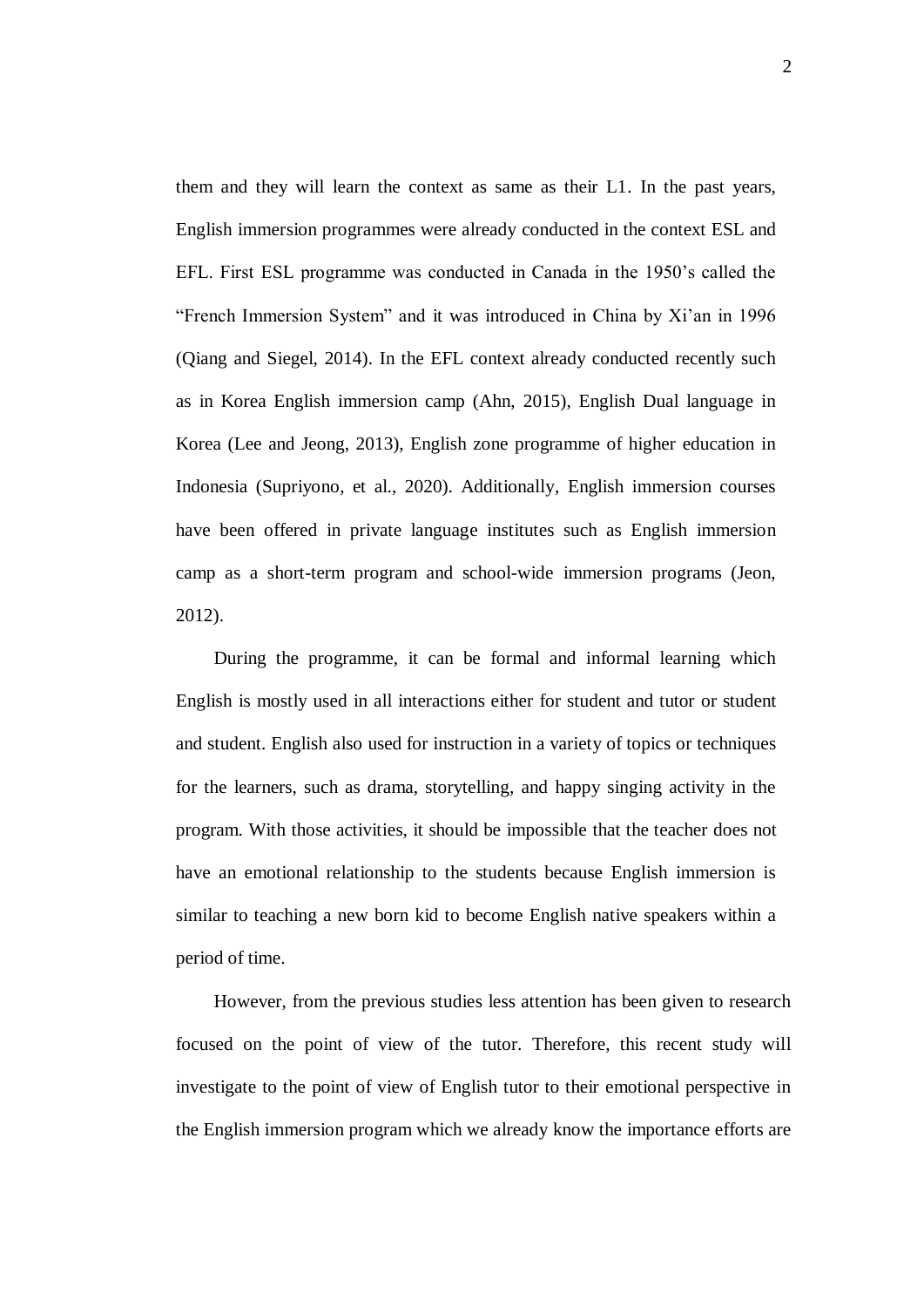being made to improve standards of learning and teaching are not only concerned with knowledge, cognition, and skill but also "emotional practices" (Hargreaves, 1998). Hopefully, the study contributes to get better understanding of the ways the tutor controlled, assessed, and expressed their emotions during English language teaching as their pedagogical development especially in the English immersion programme.

#### B. **Formulation of the Problem**

What are the perceived emotions reflected by tutors when experiencing teaching in English Immersion Project?

## **C. Operational Definitions**

To avoid misinterpretation of this research, here are the operational definitions of each keyword:

1. English Immersion Project : It is a programme of teaching foreign language especially English to the learners and English immersion setting in curriculum including formal (i.e., courses, school experience) and informal activities (i.e., lesson observation, cultural visits, outdoor activities and exploration trips). English is mostly used in all interaction between student and tutor or student and student, English is used for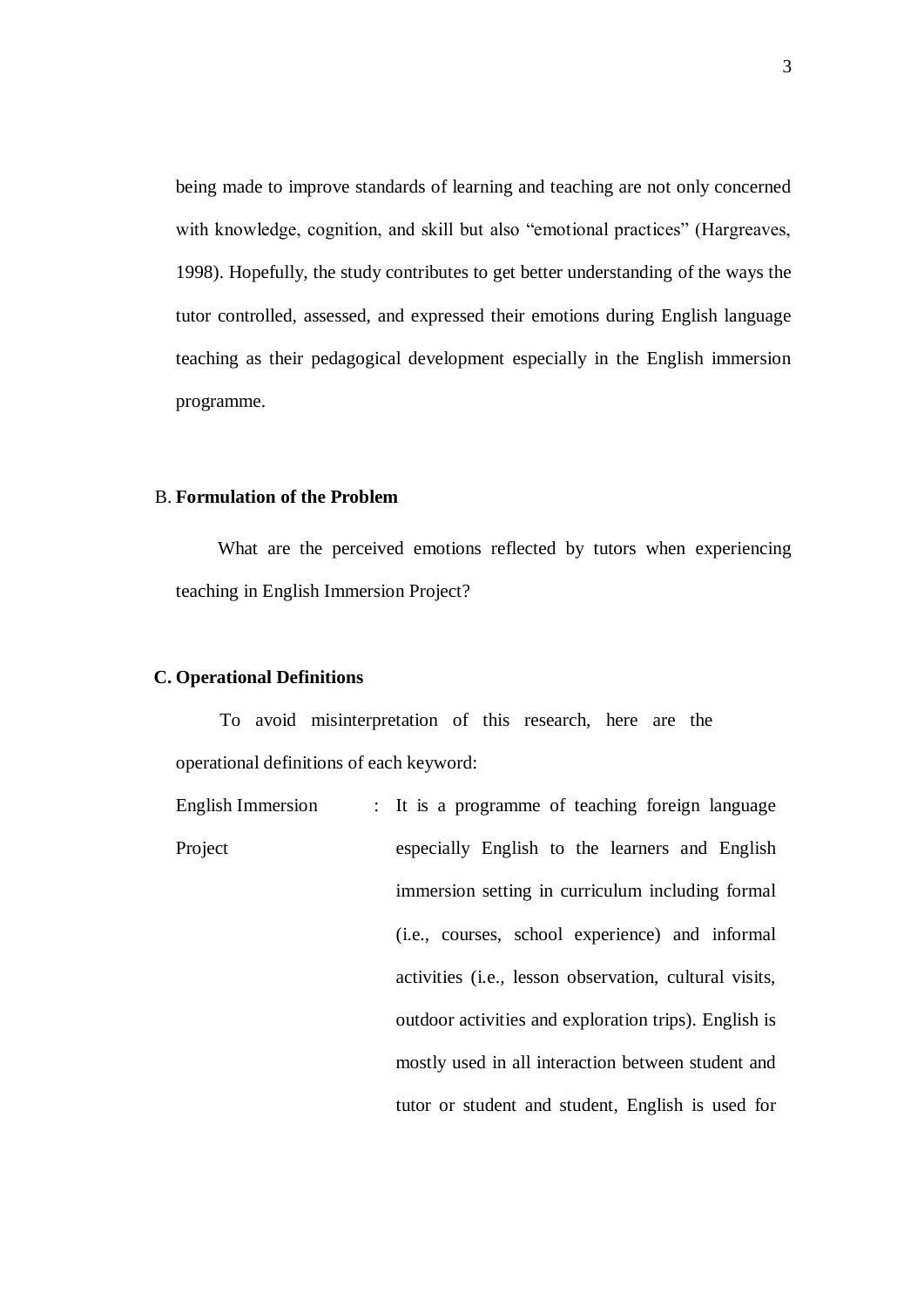instruction in a variety of topics such as daily activities and also techniques to English language learners, such as drama, storytelling, and happy singing activity in the program.

- **Emotional Geography** perspective : It refers to tutors' views toward the English immersion project which addressed emotional geography perspectives such as: sociocultural distance, moral distance, professional distance, physical distance, and political distance.
- 3. English tutor : A person, who has joined the Modified English Immersion programme and understands the concept of English immersion, has a lot of experience in teaching like in the making lesson plan, materials, games and good language proficiency.
- Tutor's voice : Refers to the tutor's perception about emotional experience during English immersion project.

# **D. Aims of the Research**

This research might worth to be investigated since there will be an opportunity to investigate what emotion emerges from English tutors, and to get better understanding on the ways the tutors controlled, assessed, and gave their emotions as their pedagogical development during English language teaching especially in the English immersion programme.